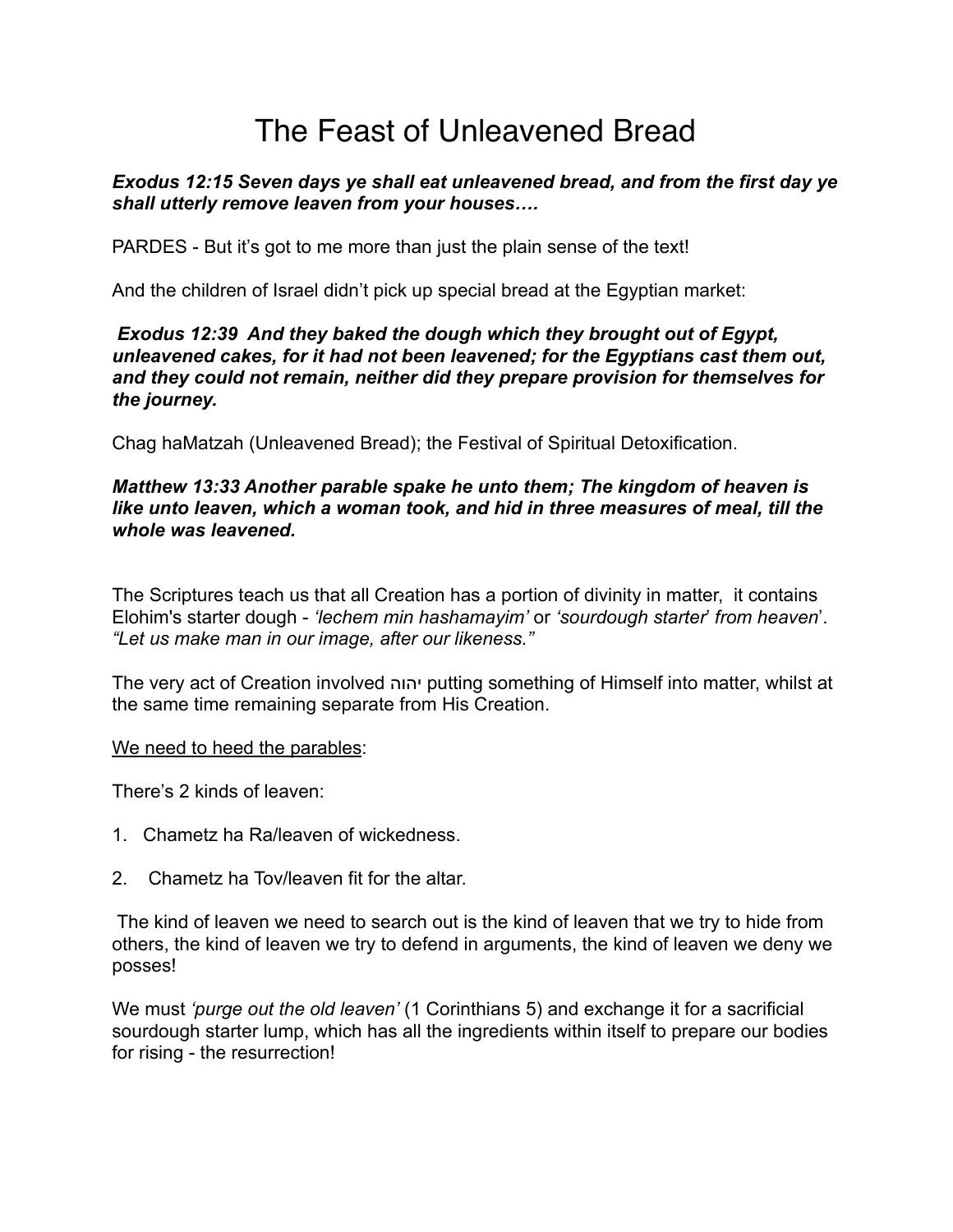#### *Matthew 16:12 Then understood they how that he bade them not beware of the leaven of bread, but of the doctrine of the Pharisees and of the Sadducees.*

Get your eyes of the bakers bread….. you don't want to be caught up with the baker that offended his master, you don't want to be made *'a feast'* for all his servants!

*Genesis 40:20 And it came to pass the third day, which was Pharaoh's birthday, that he made a feast unto all his servants: and he lifted up the head of the chief butler and of the chief baker among his servants. But he hanged the chief baker as Joseph had interpreted to them.*

Leaven is spiritual fermentation.

The Bible informs us that our hearts are the bakers oven, that produce certain kinds of bread - *'Lechem ha Ra'*/*'bread not turned'*, or *'Lechem ha Tov*' - *'the Creators sourdough starter'* within us.

*Hosah 7:4 They are all adulterers, as an oven heated by the baker, who ceaseth from raising after he hath kneaded the dough, until it be leavened. 5 In the day of our king the princes have made him sick with bottles of wine; he stretched out his hand with scorners.*

*6 For they have made ready their heart like an oven, whiles they lie in wait: their baker sleepeth all the night; in the morning it burneth as a flaming fire.*

*7 They are all hot as an oven, and have devoured their judges; all their kings are fallen: there is none among them that calleth unto me.*

*8 Ephraim, he hath mixed himself among the people; Ephraim is a cake not turned.*

יהוה want's us to get rid of our adulterous and idolatrous lust which is is likened unto the inflamed oven of a baker who's heated it to such extreme temperatures that he ceases from heating it only from the short time that he has to knead the dough.

So this teaches us that leaven *is in the atmosphere!* We're not supposed to be solely focused on baking ingredients!

You *feed* on leaven; you become tainted with it, it only takes a moment to become leavened if you're in a climate where it's present!

The baker only needed to stop feeding the fire during the short period of the fermentation of the bread, because our unclean hearts are likened to an oven heated; and the unclean lusts of it are as the fuel that makes it hot.

It's an inward fire, it keeps the heat within itself; the fiery hot oven that receives the wicked bakers bread are the lusts of an unclean heart.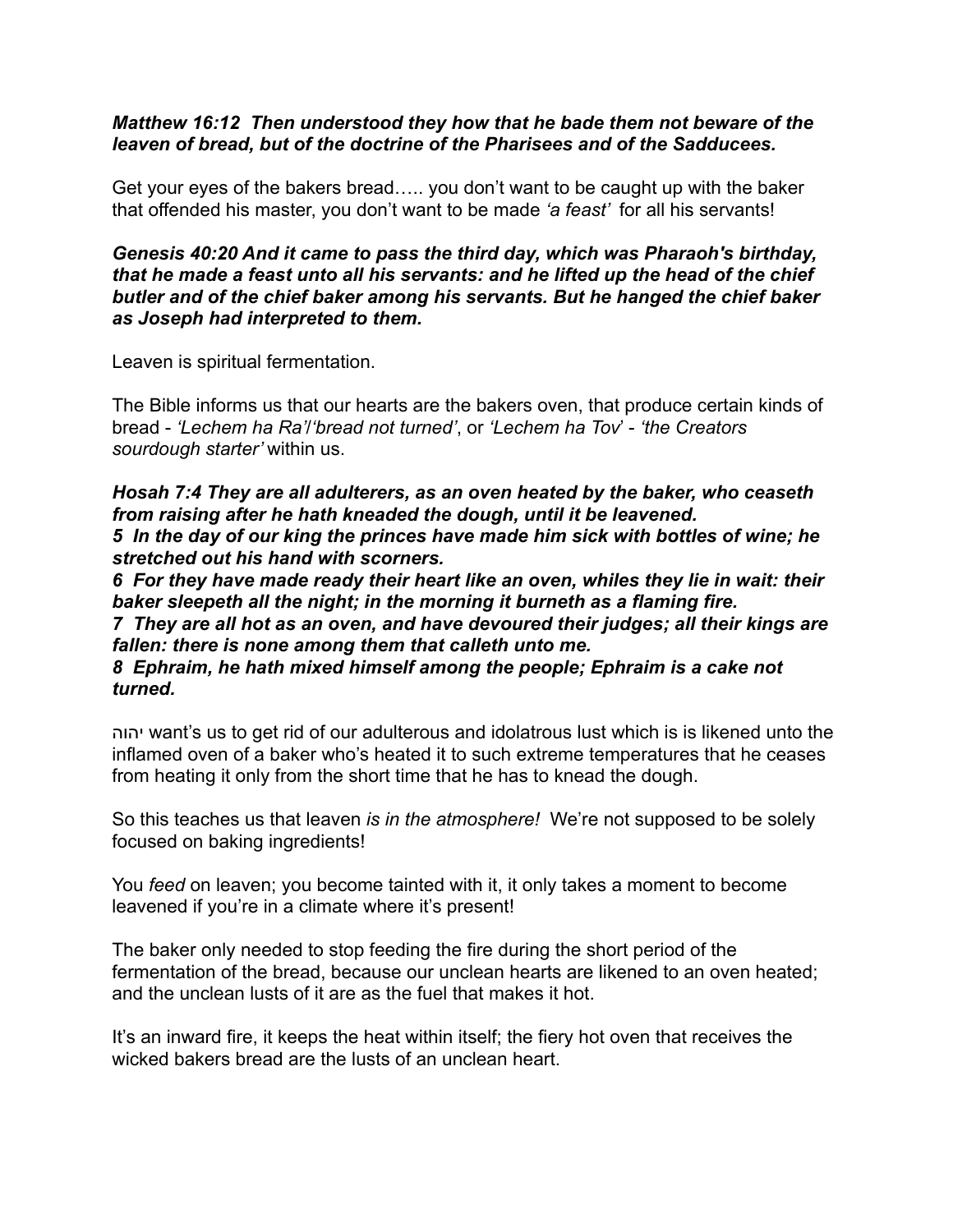Ephraim is burnt on one side; and dough on the other side - good for nothing on either side. Like unto the trap that most Western believers fall into; professing faith yet their life is one of contradictions and inconsistencies, *as a cake not turned,* living in a state of self-contradiction, always in one extreme or the other!

1 John 3:1*"Behold what manner of love the Father has bestowed on us, that we should be called children of Elohim! Therefore the world does not know us, because it did not know Him. Beloved, now we are children of Elohim; and it has not yet been revealed what we shall be, but we know that when He is revealed, we shall be like Him, for we shall see Him as He is. And everyone who has this hope in Him purifies himself, just as He is pure"* 

(Genesis 50:10) Unleavened Bread is like unto the days of mourning of Joseph for his father Jacob - 7 days of mourning. Mourning of the Chametz, leaven in our lives; still needing to be burnt up!

Unleavened Bread is the festival of sevenfold purification. But to fully keep it we have to realize that S.A.tan is, '*the thief that cometh not, but for to steal, and to kill, and to destroy'.* 

When a thief stole from another, he was required to repay seven times what he stole.

Unleavened Bread is the time where we are to repent for taking up the company of the thief; Satan; and restore sevenfold by kneading the leaven of Elohim into our lumps.

## **Proverbs 6:30** *People do not despise a thief if he steals to satisfy himself when he is starving. Yet when he is found, he must restore sevenfold; he may have to give up all the substance of his house.*

# **Four Types Of Leaven**

- I. The Leaven of the Pharisees: *Mark 8:15 take heed, beware of the leaven of the Pharisees.* False doctrine and practice Religious hypocrisy.
- II. The Leaven of the Sadducees: *Then Yahusha said to them, 'Take heed and beware of the chametz (leaven) of the Sadducees.*

The Saducees only accepted the first Five Books of Moses, so they rejected all the prophets and other writings of the Tanakh, they did't believe in angelic majesties etc.

III. The Leaven of Herod : *Mark 8:14 Now the disciples had forgotten to take lechem (bread), and they did not have more than one loaf with them in the boat. Then Yahusha charged them, saying, "Take heed, beware of the leaven of ... Herod.*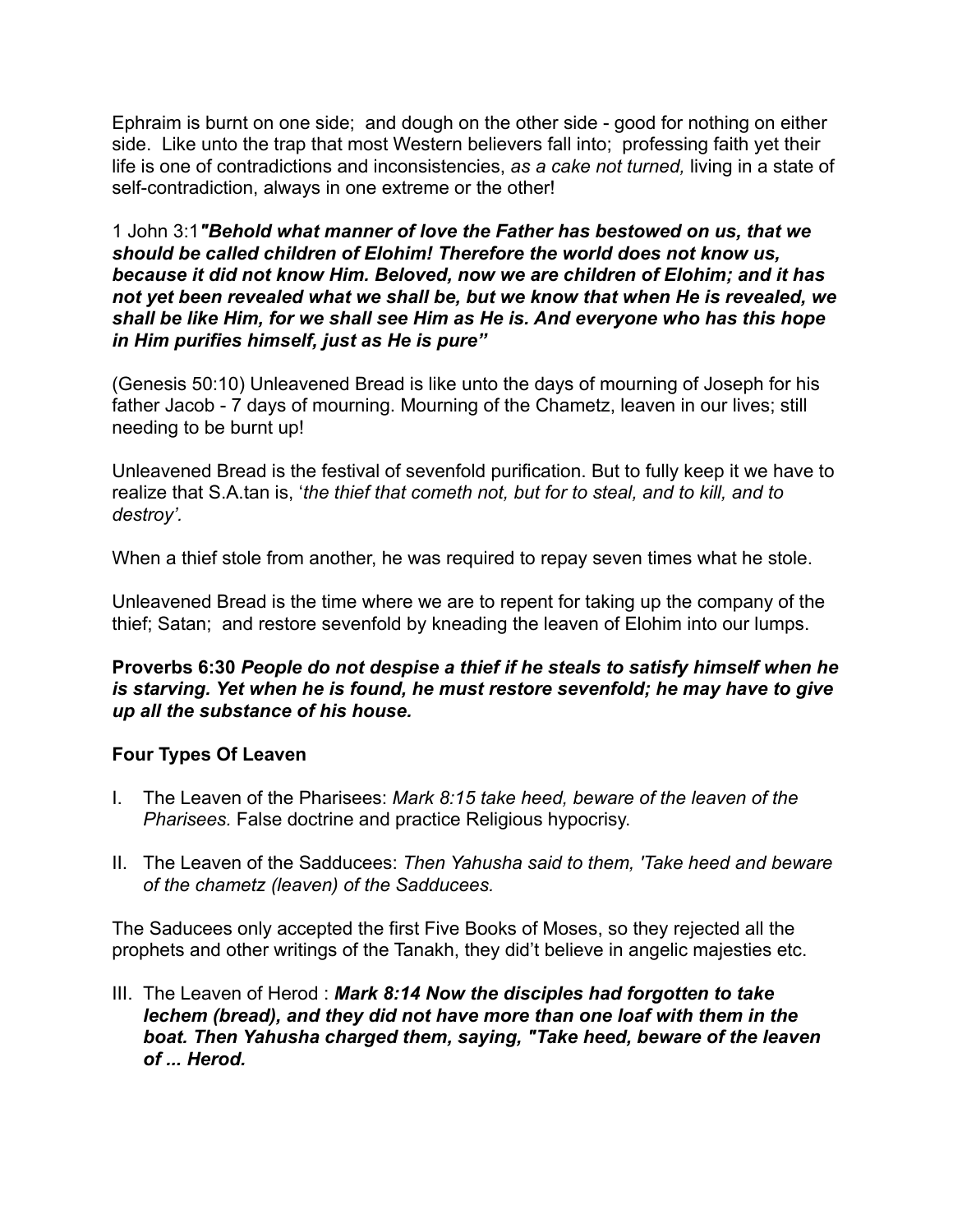The leaven of Herod is the leaven of adultery. John the immerser had exposed sin and John refused to remain silent; so Herod had him imprisoned then murdered.

So the spirit of adultery is the….. spirit of murder! But there's more.....Herod was occupying the throne that rightly belonged to Messiah Yahushua so he committed murder in order to establish his falsely-acquired throne, just as the Levitical heir achy is today operating under the leaven of Herod and trying to usurp Yahusha's position as High Priest upon the throne, and don't think they won't commit murder to keep it (Rev 5).

 At Unleavened Bread we recognize that Herod's barbarous act of genocide took place where? In the *'House of Bread', in Beit Lechem (Bethlehem)* where he massacred the innocents.

The Feasts of יהוה are training us to get prepared for what's to come. The Levitical lump operating in the sprit of Herod, the leaven of Herod; seeking to claim authority that יהוה has given to His son as MalkiTzedik.

YHWH's Son desires to take us as His bride as he rule upon his Melchizedik throne. But today we find the Levitical heriachy and Zionism trying to steal the bride and set up their own throne upon the Temple Mount - the leaven of Herod, they'll become adulterers and murders as they slay the righteous under the altar (Rev 5).

We have the sin; or leaven of Herod in us whenever we allow someone or something else other than Yahusha to occupy the throne of our heart; we also become murderers of the Son of Elohim.

# IV. The Leaven of Corinth

## *It is actually reported that there is sexual immorality among you deliver such a one to Satan for the destruction of the flesh, that his spirit may be saved in the day of the Master Yahusha. Your glorying is not good. Do you not know that a little chametz (leaven) leavens the whole lump?*

Congregations that don't purge and expel sexually immoral believers are being leavened with the leaven of Corinth, and are are powerless and deceived as the Holy Spirit is driven out and false spirits take over. We need to keep a clean camp!

## **Embracing Leaven**

Are we going to embrace the leaven that leads to eternal life or embrace leaven that leads to death, or are we going to obsess on cleaning and miss the mark?

We replace *our* sourdough starter, with *His* sourdough starter. If you've got *NO* sourdough starter, you're operating in the synthetic realm - looking for baking soda as a leavening agent!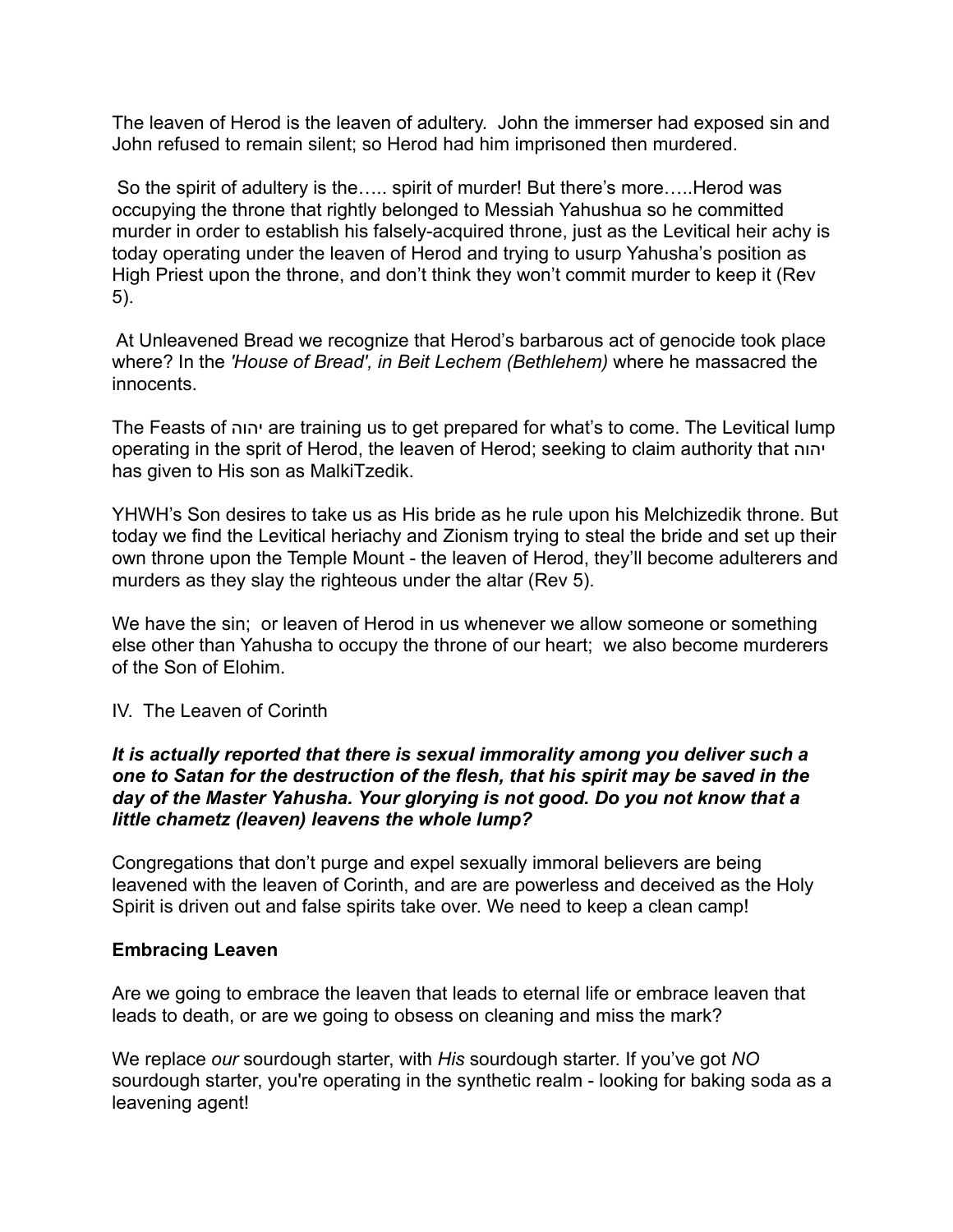If that's what your week's been about then you're totally unaware of the battle, you've fallen for a secular, synthetic, Saduccean leavened perspective of The Feast!

When we're dealing with the leaven of sin; we're dealing with spiritual powers in unseen places:

## *Ephesians 6:12 For we do not wrestle against flesh and blood, but against principalities, against powers, against the rulers of the darkness of this age, against spiritual hosts of wickedness in the heavenly places.*

Unleavened bread is about making sure the right starter dough is ruling our lives.

## **Generational iniquity:**

That which leavens us is an already living remainder of the previous of batch of dough……. Here's you're generational iniquity that needs to be purged at this time of year, your family line, the line that defines the nature of the next loaf of bread you produce to sustain yourself.

Unleavened Bread is supposed to remind you to purge out the sourdough starter from great, great, grandpa *and* great, great, great grandpa and replace our lump, our life with the pure chametz (leaven) of Heaven.

Within us is something of our father and mother - always, their nature kneaded within our dough, naturally leavening our lump by default!

What we receive from our parents was placed within us by יהוה for a unleavening purpose because these are the chief ingredients of the sinful nature which we're supposed to battle.

You and I are being leavened in our souls day by day by one of two batches; one good, the other evil, we're constantly having to choose which one to knead into our lump, once kneaded you're unable to separate it…..and that's the consequence of sin. Which sourdough starter lump do we want to retain and which to we want to destroy?

*Hebrews 9:27, "It is appointed for men to die once, but after this the judgment"* No post mortem resurrection.

We're simply allowing a piece of heavenly starter dough to take over and transform us as we obey YHWH's will - His commands.

*Hebrews 10:5 Not your works but the giving of your life, your body "Therefore, when He came into the world, He said: Sacrifice and offering You did not desire,But a body You have prepared for Me. In burnt offerings and sacrifices for*